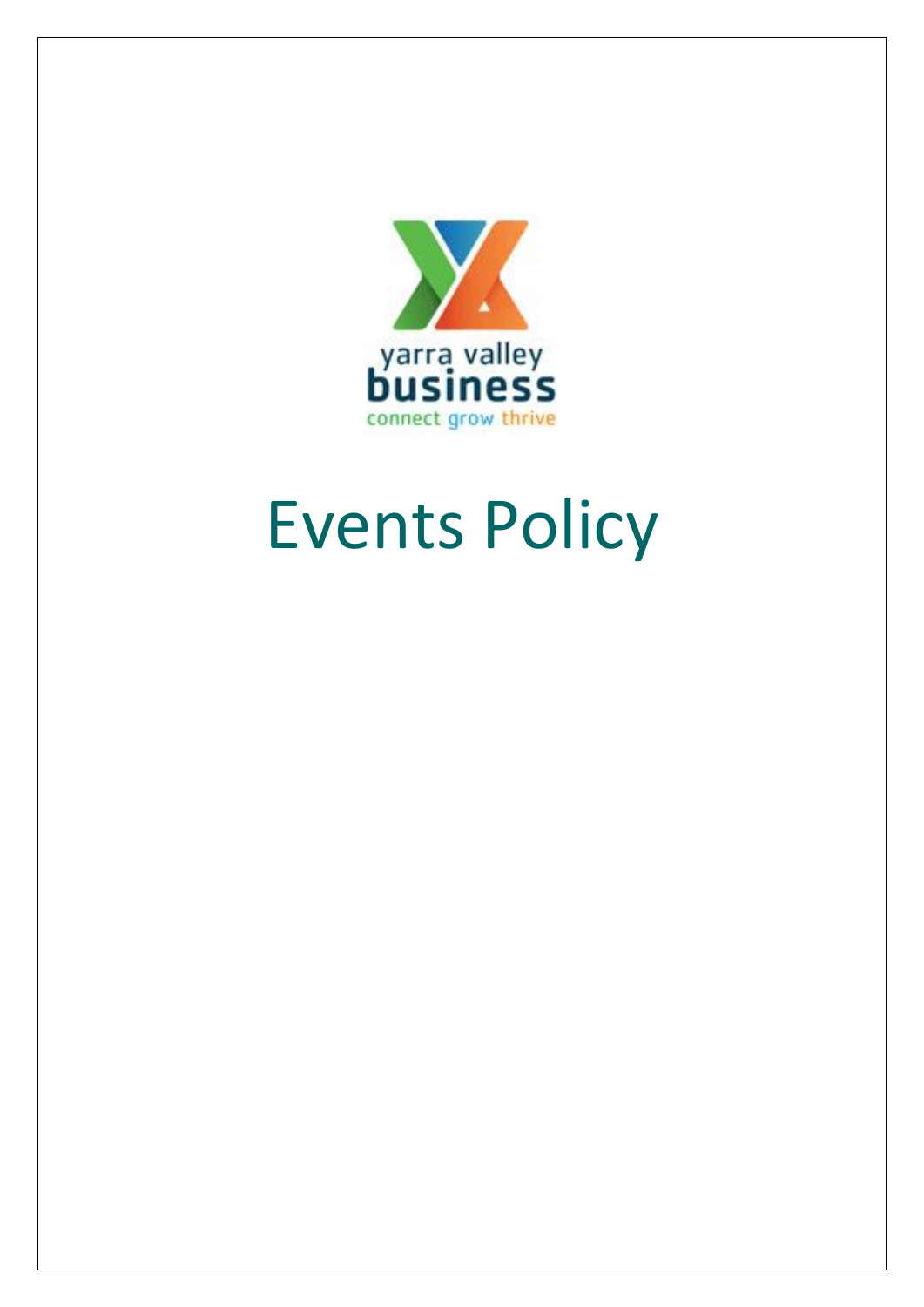DOCUMENT CONTROL

Document Title: *Events Policy* Policy Type*: Yarra Valley Business* Responsible Committee: *Events Committee* Document Status: *Current* Approved By: Same Board of Yarra Valley Business

| Adopted Date | May 2018 |
|--------------|----------|
| Review Date  | May 2024 |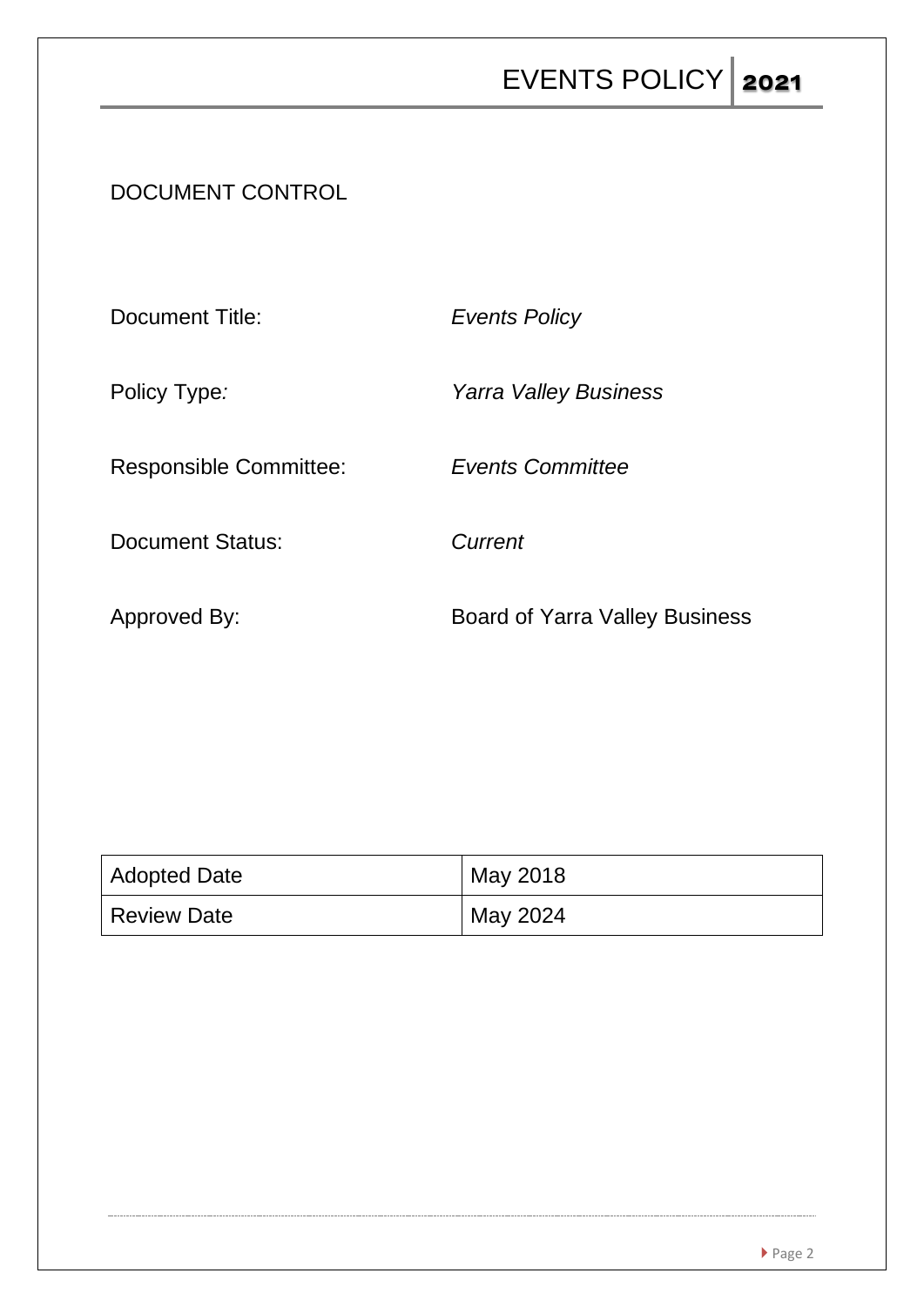### TABLE OF CONTENTS

| <b>TEMPLATE</b> | 6 |
|-----------------|---|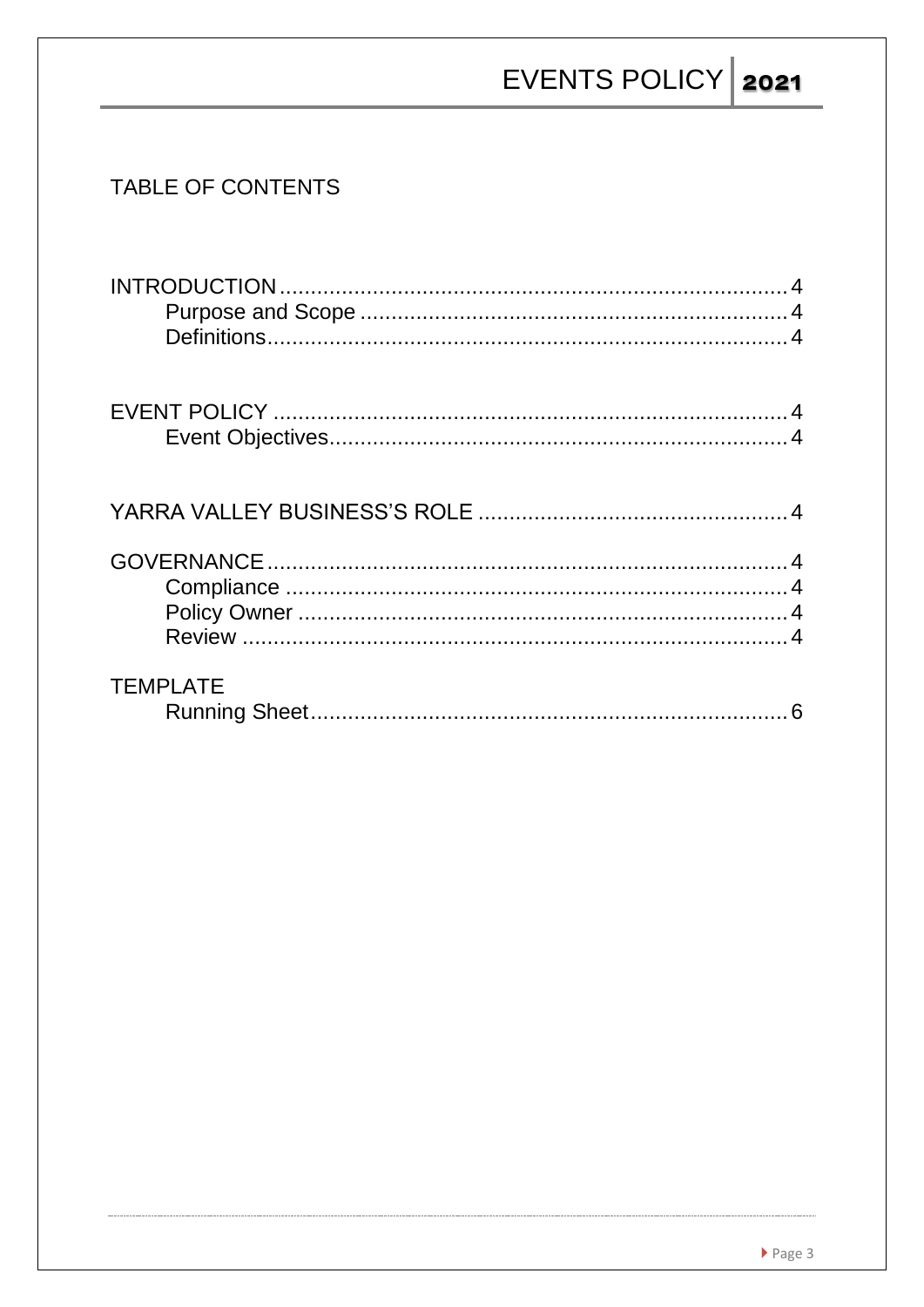#### **1 INTRODUCTION**

1.1 Purpose & Scope

The purpose and this Policy is to provide the Members of Yarra Valley Business and the Board and Committee Members of Yarra Valley Business with an understanding of the objective and approach with regard to the delivery and support of events.

1.2 Definitions

Events A happening with a specific purpose, objectives and pre-determined timescale

#### 2 **EVENT POLICY**

#### **Objective 1: Business Development and Economic Benefit**

Encourage and stimulate local business and employment through technological advancement, industry education, business to business networking and statewide and national awareness.

#### **Objective 2: Partnerships**

Promote and encourage locally based businesses to interact support other business and join their local industry and community based organisations.

#### **Objective 3: Capacity Building**

Cultivate a diverse and prosperous business environment through advocacy, education, networking and communication.

Facilitate and maximise private and public investment into regional infrastructure for the benefit of our local businesses and communities

#### **Objective 4: Safety**

.

Facilitate and work with event organisers to ensure events are compliant with model work health and safety laws.

#### **3 YARRA VALLEY BUSINESS'S ROLE.**

The role of Yarra Valley Business in supporting events may include any of the following:-

- Identify event topics through feedback, observation and identification of members need for information.
- Event Support

Provide in-kind support, co-ordinate events, negotiate costs, arrange speakers, venues and catering, allocate tasks and keep committee members informed of progress. Liaise with providers and provide advice and information on events held to maximise the outcomes

**Marketing** Where possible support the marketing of the event through our data base using our Webpage and Facebook page.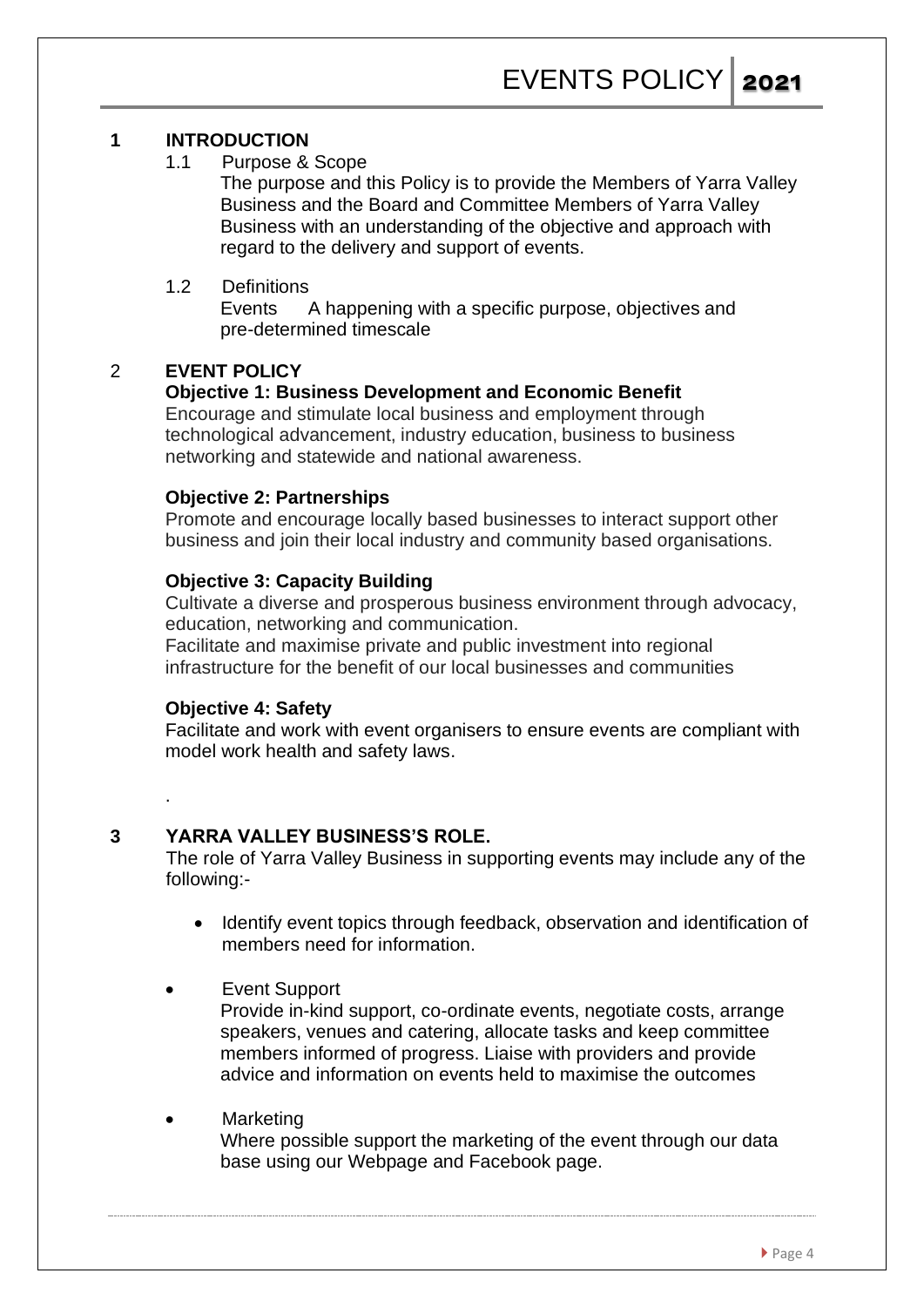#### **4 GOVERNANCE**

4.1 Compliance

Yarra Valley Business is fully covered by insurance which also covers public liability

Yarra Valley Business is a registered with the Corporations Act. Yarra Valley Business is registered with an ABN 90 639 385 064

#### 4.2 Policy Owner

Yarra Valley Business is responsible for this policy and updating it when required.

#### 4.3 Review

Yarra Valley Business will review this policy for any necessary amendments no later than three years after its formulation or after the last review.